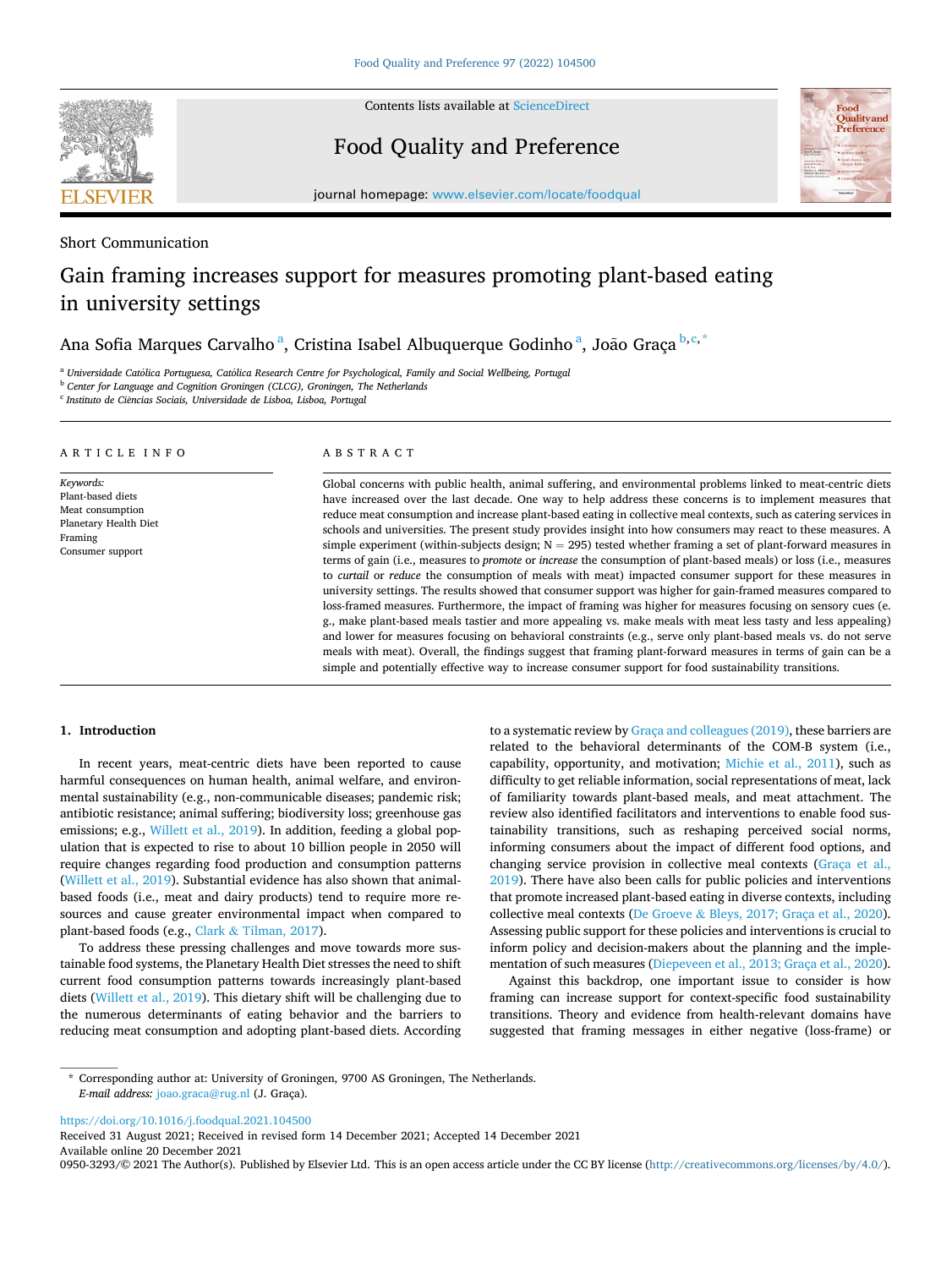positive terms (gain-frame) can have an impact on health behaviors, such as eating habits (e.g., Gallagher & [Updegraff, 2012; Godinho et al.,](#page-3-0)  [2016\)](#page-3-0). Drawing on the Prospect Theory (Kahneman & [Tversky, 1979](#page-3-0)), [Rothman and Solovey \(1997\)](#page-3-0) argued that, in the context of personal choice decisions, loss-framed and gain-framed messages have different effects depending on the type of behavior and how the behavior is construed (i.e., as risky or not risky). Loss-framed health messages are expected to be more effective to promote detection behaviors (e.g., mammogram) that can increase the risk of negative outcomes (i.e., discovering one is ill), and gain-framed health messages are expected to be more effective to promote prevention behaviors (e.g., physical activity) generally associated with positive outcomes. These predictions have been confirmed in a *meta*-analysis, where gain-framed messages were found to be more effective than loss-framed messages in promoting adherence to prevention behaviors (Gallagher & [Updegraff, 2012\)](#page-3-0).

To our knowledge, no studies have yet tested whether framing can be used to increase consumer support for measures promoting contextspecific transitions towards increased plant-based eating. Here, we propose to provide such a test, using a different consequences framing operationalization (Rothman & [Salovey, 1997\)](#page-3-0), and focusing on collective meal contexts in university settings. We selected this setting because universities play an important role in promoting healthier and more sustainable practices (e.g., promoting innovation, institutionalizing change, shaping social norms; [Berchin et al., 2021](#page-3-0)). Additionally, university students are usually transitioning towards becoming more self-determined consumers and can acquire habits that are more likely to remain throughout adult life (Lee  $\&$  [Loke, 2005](#page-3-0)). Thus, the current study tests whether framing a set of context-specific measures that promote increased plant-based eating in terms of gain (i.e., measures to *promote*  or *increase* the consumption of plant-based meals) or loss (i.e., measures to *curtail* or *reduce* the consumption of meals with meat) may impact consumer support for these measures in university settings. In light of previous research on gain- and loss-framed messages (e.g., [Gallagher](#page-3-0) & [Updegraff, 2012\)](#page-3-0), we hypothesize that a gain-frame will yield increased levels of consumer support for transitions towards increased plant-based eating when compared to a loss-frame.

#### **2. Material and methods**

## *2.1. Recruitment and sample size*

In order to detect an effect size of Cohen's *d* = 0.20 with 80% power (*α* = 0.05, two-tailed) using a paired samples *t*-test, we set a minimum of 199 participants (G\*Power 3.1.9.4), but aimed to collect data from as many participants as possible within the time and resources available for this research. The sample consisted of 295 university students from 18 to 45 years old (*M* = 20.8, *SD* = 2.8), of which 74,9% were female, 24,7% were male, and 0,3% identified with a different gender. Participants were recruited via social media, targeting students in Portuguese universities, and the data were collected through an online survey hosted on Qualtrics. As an incentive, participants were eligible for a raffle to win a 50€ voucher. Participants were informed about the study (i.e., goals and expected duration) and ethical considerations (i.e., anonymity, confidentiality, and the possibility to withdraw at any moment), and provided their informed consent.

### *2.2. Materials*

The online survey presented questions on participants' status as students, demographic information (i.e., gender and age), and a set of items measuring support for actions to increase plant-based eating in university settings (based on De Groeve & [Bleys, 2017; Graça et al.,](#page-3-0)  [2020\)](#page-3-0), using either a gain- or a loss-frame (i.e., within-subjects experiment with two conditions). We used two items to assess general support (i.e., *"What is your opinion about the implementation of measures to increase the consumption of plant-based meals in your University/Faculty?"*, *"What*  *is your opinion about the implementation of measures to reduce the consumption of meals with meat in your University/Faculty?"*), presented in random order, and 16 "mirror items" (i.e., gain vs. loss-frame) to assess support for specific measures (e.g., *"Provide information about the benefits of eating plant-based meals"* vs. *"Provide information about the negative impacts of eating meals with meat"*), also presented in random order. Responses were measured in a 7-point Likert-type scale from 1 (totally disagree) to 7 (totally agree). The full list of "mirror items" is presented in [Table 2](#page-2-0).

### *2.3. Data analysis procedure*

Data analysis was conducted using IBM Statistical Package for Social Sciences (SPSS), version 26. Descriptive and frequency analyses of demographic data were conducted to characterize the sample. Descriptive analyses and paired samples t-tests of the measures were performed to assess general support and support for specific measures, comparing gain-framed (i.e., increase the consumption of plant-based meals) and loss-framed measures (i.e., reduce the consumption of meals with meat).

# **3. Results**

## *3.1. General support*

Table 1 presents the descriptive analysis and the paired samples *t*-test to examine the general support for measures promoting increased plantbased eating. The results showed that support for the measures was higher when presented in a gain-frame (i.e., increase the consumption of plant-based meals) than a loss-frame (i.e., reduce the consumption of meals with meat). This difference was statistically significant  $(t(294) =$  $8.44, p < .001, d = 0.49$ .

## *3.2. Support for specific measures*

[Table 2](#page-2-0) presents the descriptive analysis and the paired samples *t*-test to examine the support for specific measures. The results showed that the most supported measure was *"Make plant-based meals served in university canteens more appealing and tastier"* and the least supported measure was *"Make meals with meat served in university canteens less appealing and less tasty".* The difference between this pair of measures is statistically significant and has the largest effect size (*t* (293) = 46.45, *p*   $<$  .001,  $d = 2.71$ ). On the other hand, the measures with the smallest effect size where a statistically significant difference was obtained were the pair *"Serve only plant-based meals in university canteens"* vs. *"Do not serve meals with meat in university canteens*<sup>*"*</sup> ( $t$  (293) = 2.51,  $p$  < .05,  $d$  = 0.14). Consumer support was higher for almost all gain-framed measures (i.e., to increase the consumption of plant-based meals), compared to the loss-framed measures (i.e., to reduce the consumption of meals with meat) ([Table 2](#page-2-0)).

## **4. Discussion**

To promote healthier and more sustainable food systems, it is necessary (albeit not sufficient) to shift current food consumption patterns [\(Willett et al., 2019\)](#page-3-0). These shifts in consumption patterns require measures to promote reduced meat consumption and increased plant-

#### **Table 1**

General support for plant-based meals promotion measures.

| Variable                                                                  | Mean | SD.  |           | dt  | a    |
|---------------------------------------------------------------------------|------|------|-----------|-----|------|
| Support for measures to increase the<br>consumption of plant-based meals. | 5.64 | 1.43 | $8.44***$ | 294 | 0.49 |
| Support for measures to reduce the<br>consumption of meals with meat.     | 4.98 | 1.80 |           |     |      |

 $***p<.001$ .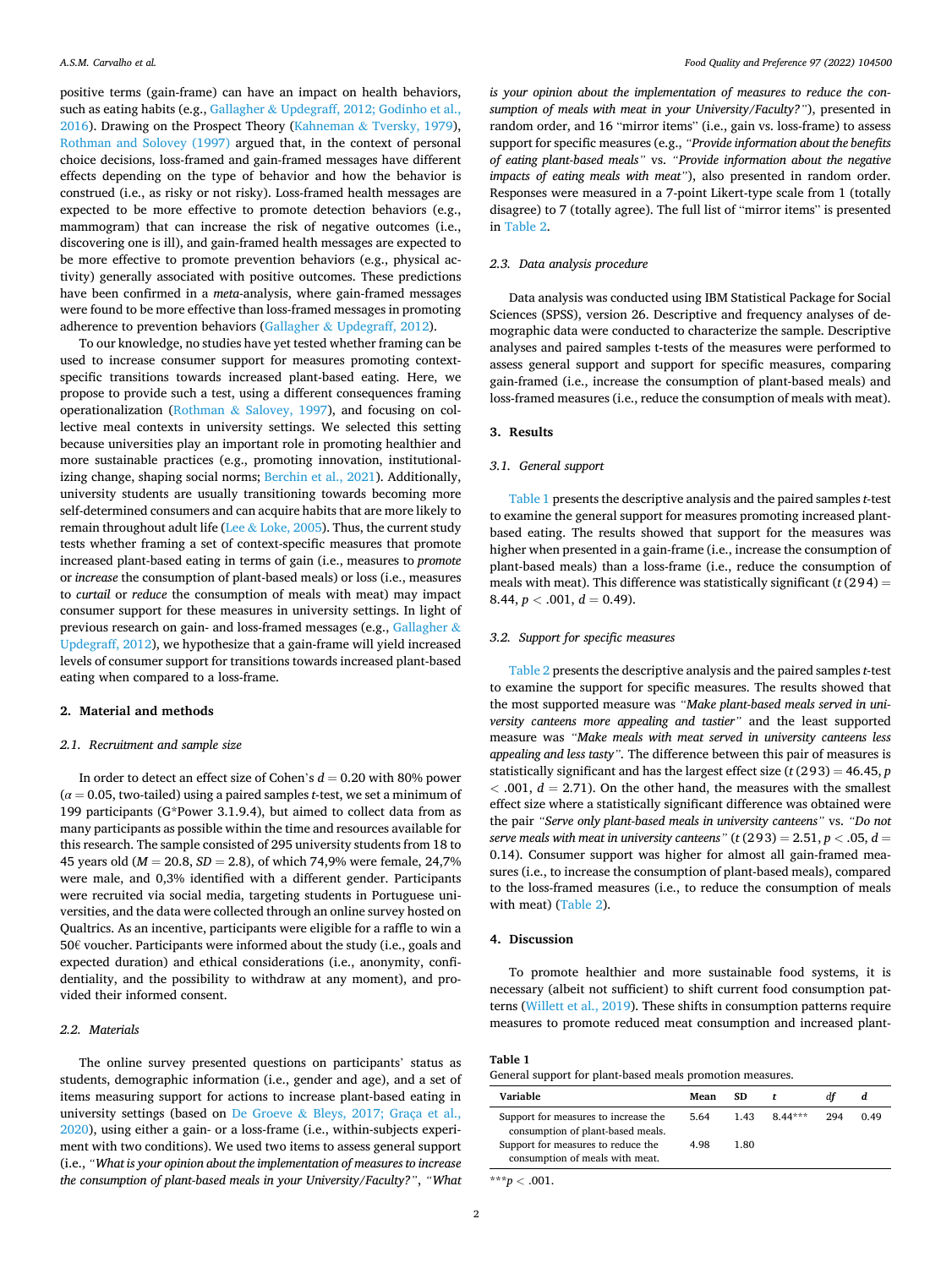#### <span id="page-2-0"></span>**Table 2**

Support for specific measures.

| Gain-framed<br><b>Measures</b>                                                                           | Mean<br>(SD)   | Loss-framed<br><b>Measures</b>                                                                           | Mean<br>(SD)   | t        | df  | d    |
|----------------------------------------------------------------------------------------------------------|----------------|----------------------------------------------------------------------------------------------------------|----------------|----------|-----|------|
| Make plant-<br>based meals<br>served in<br>university<br>canteens<br>more<br>appealing<br>and tastier.   | 6.21<br>(1.09) | Make meals<br>with meat<br>served in<br>university<br>canteens less<br>appealing and<br>less tasty.      | 1.87<br>(1.25) | 46.45*** | 293 | 2.71 |
| Increase the<br>offer of<br>plant-based<br>products in<br>university<br>vending<br>machines.             | 6.05<br>(1.00) | Decrease the<br>offer of animal<br>products in<br>university<br>vending<br>machines.                     | 4.52<br>(1.81) | 15.26*** | 293 | 0.89 |
| Increase the<br>number of<br>plant-based<br>meal<br>options in<br>university<br>canteens.                | 5.88<br>(1.30) | Decrease the<br>number of<br>meat (meal)<br>options in<br>university<br>canteens.                        | 4.16<br>(1.86) | 16.73*** | 293 | 0.98 |
| Provide<br>information<br>about the<br>benefits of<br>eating plant-<br>based meals.                      | 5.81<br>(1.26) | Provide<br>information<br>about the<br>negative<br>impacts of<br>eating meals<br>with meat.              | 5.24<br>(1.65) | 7.98***  | 294 | 0.46 |
| Reduce the<br>price of<br>plant-based<br>meals in<br>university<br>canteens.                             | 5.19<br>(1.80) | Increase the<br>price of meals<br>with meat in<br>university<br>canteens.                                | 2.48<br>(1.58) | 23.76*** | 294 | 1.38 |
| Establish one<br>day a week<br>in which<br>university<br>canteens<br>only serve<br>plant-based<br>meals. | 4.34<br>(2.09) | Establish one<br>day a week in<br>which<br>university<br>canteens do<br>not serve<br>meals with<br>meat. | 4.54<br>(2.11) | $-2.56*$ | 294 | 0.15 |
| Serve only<br>plant-based<br>meals four<br>days a week<br>in university<br>canteens.                     | 2.73<br>(1.64) | Limit to one<br>day a week the<br>serving of<br>meals with<br>meat in<br>university<br>canteens.         | 2.81<br>(1.77) | $-0.88$  | 294 | 0.05 |
| Serve only<br>plant-based<br>meals in<br>university<br>canteens.                                         | 2.15<br>(1.42) | Do not serve<br>meals with<br>meat in<br>university<br>canteens.                                         | 2.00<br>(1.35) | $2.51*$  | 293 | 0.14 |

 $* p < .05, ** p < .01, ** p < .001.$ 

based eating in diverse contexts (De Groeve & [Bleys, 2017; Graça et al.,](#page-3-0)  [2020\)](#page-3-0). To help inform efforts on this matter, the present study tested whether framing a set of measures promoting increased plant-based eating in terms of gain (i.e., *promote* or *increase* the consumption of plant-based meals) or loss (i.e., *curtail* or *reduce* the consumption of meals with meat) impacted consumer support for these measures in university settings.

Overall, as expected, consumer support was higher for measures that used a gain-frame when compared to a loss-frame. These findings are consistent with the Prospect Theory (Kahneman & [Tversky, 1979](#page-3-0)), according to which people tend to perceive losses as more impactful than gains (loss aversion; e.g., the experience of losing an amount of money is greater than that of winning the same amount of money). These findings are also meaningful in light of the Psychological Reactance Theory

(Brehm & [Brehm, 1981](#page-3-0)), which proposes that people tend to react defensively whenever they perceive their sense of choice and freedom is reduced (or threatened with reduction). If meat-eaters are wired to react negatively to measures that aim to *curtail* or *reduce* meat consumption in collective meal contexts, perhaps one way to minimize this resistance is to *promote* or *increase* the consumption of plant-based meals instead. Indeed, previous research has shown that public policies and behavioral interventions that trigger a sense of loss (vs. gain) can be seen as intrusive and restrictive, and be met with public resistance (e.g., [Die](#page-3-0)[peveen et al., 2013\)](#page-3-0). Recent evidence has also suggested that positive frames (i.e., gain and non-loss messages) tend to be more effective than negative frames (i.e., non-gain and loss messages) to promote reduced meat consumption [\(Carfora et al., 2021](#page-3-0)).

Notably, the measure that received the highest level of consumer support in the current study was to *"Make plant-based meals served in university canteens more appealing and tastier",* whereas the measure that received the lowest level of support was to *"Make meals with meat served in university canteens less appealing and less tasty"*. These results may be related to the fact that food sensory cues, such as appearance and taste, are important determinants of eating behavior (e.g., [Forde, 2018](#page-3-0)). Visual cues can trigger learned beliefs about the anticipated taste and satiating properties of a given meal, thus influencing food choice. Additionally, taste plays an important role in the evaluation of meals and satiety after food consumption [\(McCrickerd](#page-3-0) & Forde, 2016). In line with these results, emerging evidence suggests that interventions in food environments in relation to the availability, visibility, and/or sensory aspects of plant-based meals can promote increased plant-based eating and reduced meat consumption in collective meal contexts ([Graça et al.,](#page-3-0)  [2019; Kwasny et al., 2021; Sullivan et al., 2021\)](#page-3-0).

The current findings also revealed that the framing effect was stronger for the pair of mirror measures *"Make plant-based meals served in university canteens more appealing and tastier"* vs. *"Make meals with meat served in university canteens less appealing and less tasty"*, and weaker for the pair of mirror measures *"Serve only plant-based meals in university canteens"* vs. *"Do not serve meals with meat in university canteens"*. A possible explanation could be that, in the first pair of mirror measures, two meal options trigger opposite sensory perceptions (i.e., appealing and tasty plant-based meal vs. unappealing and tasteless meal with meat) that may encourage students to choose the plant-based meal. Conversely, in the second pair of measures, although the gain-framed measure focuses on serving plant-based meals only and the lossframed measure focuses on not serving meals with meat, both measures restrict consumers' choice [\(Diepeveen et al., 2013\)](#page-3-0).

The present study provides information about the impact of message framing on consumer support for context-specific transitions towards increased plant-based eating. One practical implication of the results is that measures framed in terms of gain are likely to have a more positive impact on consumer support. Because gain-framed measures (as operationalized in this study) focus mostly on enabling choices instead of constraining behaviors, it is plausible that this type of framing is more effective in nudging consumers in the direction of increased plant-based eating. This is relevant to inform policy and decision-makers about the planning and implementation of measures to promote sustainability transitions in collective meal settings, such as university canteens or cafeterias.

Some limitations of the present study need to be addressed in future research, namely the non-probability sampling method and the lack of balance in the sample in terms of gender. Although male participants were under-represented in our sample, evidence repeatedly shows that gender plays an important role in shifting food consumption patterns towards increasingly plant-based diets. For example, recent research has shown that men (compared to women) tend to consume more meat and to be less open to vegetarianism, which can be partly explained by links between meat consumption and masculinity (Rosenfeld & [Tomiyama,](#page-3-0)  [2021\)](#page-3-0). Future research with more balanced samples can examine the role of gender in support for (or resistance to) food sustainability